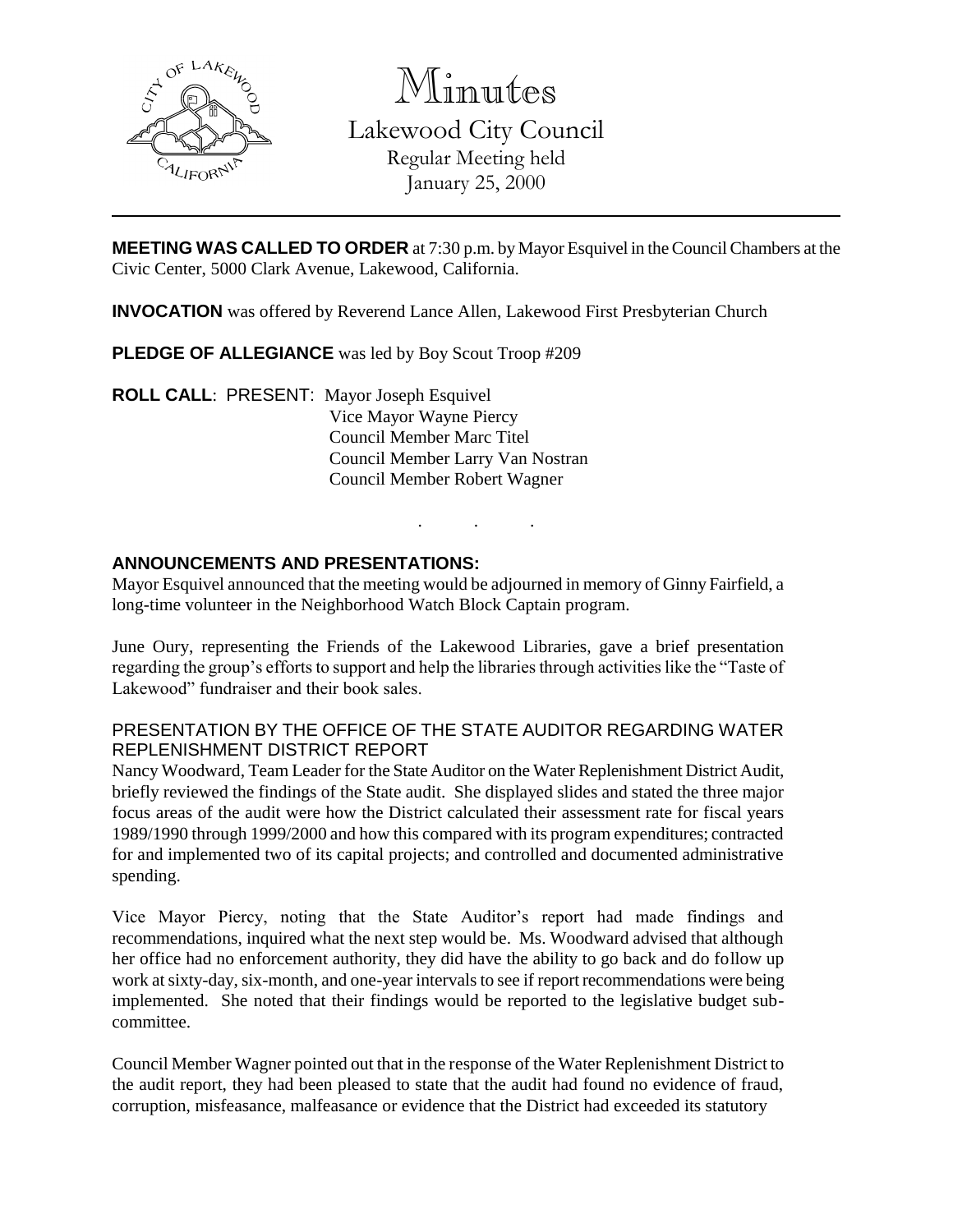### WATER REPLENISHMENT DISTRICT REPORT - Continued

authority and asked Ms. Woodward to state the actual purpose of the audit. Ms. Woodward responded by stating that the District seemed to have mis-characterized what prompted the audit, which was a performance audit and was never intended as an investigation.

Council Member Wagner also expressed concern about the WRD's ability to award a contract for a \$20 million project without being required to request proposals or competitive bids. He asked about the provisions of the California Public Contract Code. City Attorney John S. Todd responded by stating that the Public Contract Code applied to the State, Counties, Cities and certain special districts. Ms. Woodward stated that the WRD was not required to comply with that Code but that the audit had included the recommendation that the District either voluntarily adhere to that Code or write comparable regulations into their own administrative code.

Council Member Titel, inquiring about the report's findings that the assessment rates were too high, stated that by consistently overestimating the amount of water that it would need to purchase for the year and the amount of water to be pumped, the District seemed to be inflating the price on both ends. Ms. Woodward stated that the audit had not shown a problem with the way WRD was estimating the amounts to be purchased and pumped, but rather had demonstrated that WRD had repeatedly failed to look at prior years consumption and failed to consider excess or reserves from prior years when calculating rates. Council Member Titel also asked about the projected savings figure for the Alamitos Barrier project, noting that the audit had shown that instead of a \$1.2 million savings over twenty years as projected by the WRD, the project could show as much as a \$4 million loss. Ms. Woodward replied that the only difference between their calculations and WRD's was the use of the Metropolitan Water District table of projected rates as opposed to WRD's use of a 4% per year inflation rate.

Responding to a question from Council Member Titel, Water Resources Director Jim Glancy stated that the desalter project, as planned by the WRD, could cost as much as \$25 to 26 million. Mr. Glancy also noted that a report published by the West Basin Municipal Water District, which also operates a desalter unit, indicated that if an expansion project were constructed as a joint effort between the two districts, such a project could be completed for approximately \$11 million. Council Member Titel asked Mr. Glancy if the District had jumped at the chance to save its customers more than \$10 million. Mr. Glancy responded by stating that although the WRD Board had been advised that the report was available, the WRD staff has indicated that they were not interested in looking at it.

Council Member Wagner expressed concern that the audit did not address the issue of working in cooperation with other agencies such as the West Basin Municipal Water District for major projects to insure that there was not unnecessary duplication of effort. Ms. Woodward stated that the issue had been addressed in the fieldwork but that it was not so clear cut that it would preclude the District Board from deciding, as was their prerogative, to build their own facility rather than a cooperative facility with another agency. Mr. Glancy noted that the report from the West Basin Municipal Water District had not been available to the public at the time the audit was performed.

Mayor Esquivel thanked Ms. Woodward for appearing to present the audit findings.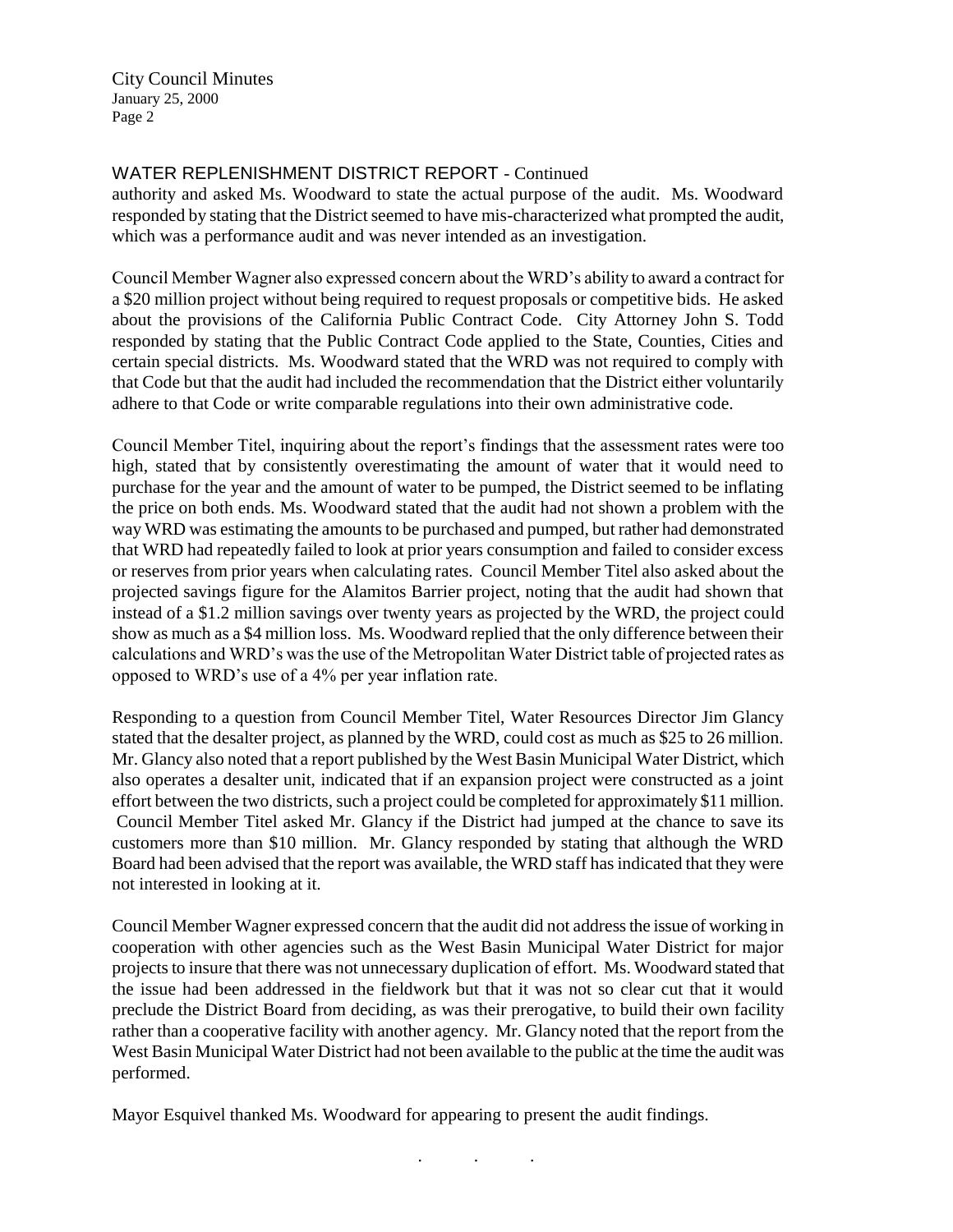#### **ROUTINE ITEMS:**

COUNCIL MEMBER VAN NOSTRAN MOVED AND VICE MAYOR PIERCY SECONDED TO APPROVE ROUTINE ITEMS 1 THROUGH 15.

- RI-1 Approval of Minutes of the Meetings held December 14, December 16, December 28, 1999, and January 11, 2000
- RI-2 Approval of Personnel Transactions
- RI-3 Approval of Registers of Demands dated December 9, December 16, December 23, December 30, 1999, January 6, and January 13, 2000
- RI-4 RESOLUTION NO. 2000-1; A RESOLUTION OF THE CITY COUNCIL OF THE CITY OF LAKEWOOD PROHIBITING THE PARKING OR STANDING OF VEHICLES BETWEEN 7 A.M. AND 12 P.M. ON FRIDAY OF EACH WEEK FOR STREET SWEEPING PURPOSES ON BOTH SIDES OF CANEHILL AVENUE BETWEEN ARBOR ROAD AND DEL AMO BOULEVARD SOUTH SERVICE ROAD
- RI-5 Acceptance of Notice of Completion for Public Works Project No. 99-3, City Hall/Sheriff Annex Re-Roofing Project
- RI-6 Approving Renewal of Grounds Maintenance Agreement with Los Angeles County for Iacoboni Library
- RI-7 RESOLUTION NO. 2000-2; A RESOLUTION OF THE CITY COUNCIL OF THE CITY OF LAKEWOOD APPROVING MASTER AGREEMENT NUMBER 00314 FOR STATE-FUNDED PROJECTS AND PROGRAM SUPPLEMENT NUMBER 239 TO MASTER AGREEMENT NUMBER 000314 AND AUTHORIZING THE MAYOR TO EXECUTE SAID AGREEMENTS
- RI-8 Approval of Monthly Report of Investment Transactions
- RI-9 Approval of Quarterly Schedule of Investments
- RI-10 Review of Investment Policy
- RI-11 RESOLUTION NO. 2000-3; A RESOLUTION OF THE CITY COUNCIL OF THE CITY OF LAKEWOOD ADOPTING THE 2000 EDITION OF THE STANDARD SPECIFICATIONS FOR PUBLIC WORKS CONSTRUCTION
- RI-12 Approval of Engagement of Burke, Williams & Sorensen for Solid Waste Legal Issues

RI-13 Approval of Professional Design Services Agreement with Charles Walton Associates for the Iacoboni Library Renovation Project

RI-14 Approval of Amendment to Professional Design Services Agreement with Purkiss-Rose/RSI for Construction Phase of the Monte Verde Park Renovation Project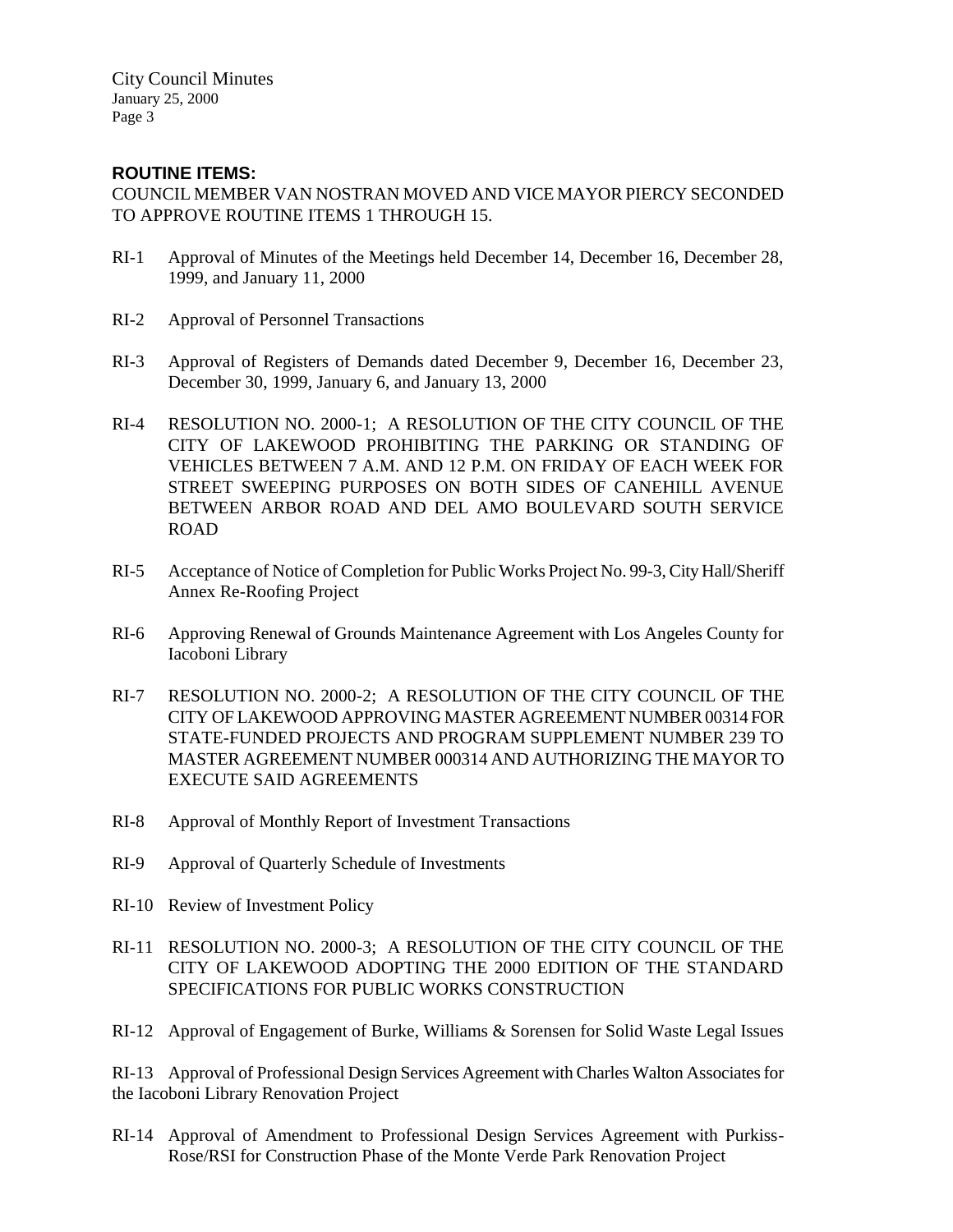#### **ROUTINE ITEMS:** Continued

RI-15 Approval of Engineering Services Agreement with Reedcorp Engineering for Design of Emergency Generator Systems for the Centre and Nixon Maintenance Yard UPON ROLL CALL VOTE, THE MOTION WAS APPROVED:

AYES: COUNCIL MEMBERS: Piercy, Wagner, Van Nostran, Titel and Esquivel NAYS: COUNCIL MEMBERS: None

# **1.1 • REQUESTING LAFCO TO INITIATE REORGANIZATION OF TERRITORY FOR DETACHMENT FROM WATER REPLENISHMENT DISTRICT**

. . .

Mayor Esquivel announced this was the time and place for a public hearing to be held on the consideration of the resolution of application for detachment. The Mayor asked the City Clerk if she had proof that timely notice had been mailed to the Local Agency Formation Commission and other affected agencies. The City Clerk responded by stating that she had such proof.

#### COUNCIL MEMBER WAGNER MOVED AND VICE MAYOR PIERCY SECONDED TO RECEIVE AND FILE THE PROOF OF MAILING. THERE BEING NO OBJECTION, IT WAS SO ORDERED.

The Director of Water Resources displayed slides and presented an oral report based on his memorandum contained in the agenda packet including a brief history of the Water Replenishment District and identified the area the District covers in the central basin.

Council Member Titel, noting that at its peak, the rates for the District had been \$162 per acre foot of water pumped out of the basin, questioned how the District could have failed to consider their ever growing surplus. Mr. Glancy responded by stating that it was only over the past two years, under pressure from the water pumpers, that WRD had reduced its rates and rebated a portion of the surplus.

Vice Mayor Piercy asked if there would be a problem with wells in the eastern portion of the City that were owned and operated by Southern California Water Company. Mr. Glancy responded by stating that it should not be a problem for those wells to be considered separately from the ones owned and operated by the City of Lakewood, and that Southern California Water Company should have the option of contracting with a newly formed Joint Powers Authority for water replenishment or staying with the WRD. Mr. Glancy also confirmed for the Vice Mayor that no water rights would be in jeopardy since they were property rights assigned by court action. Vice Mayor Piercy also determined from Mr. Glancy that WRD charges were the single highest expense of the Lakewood Water Department and without the excessive charges each individual resident's bill could be lowered by as much as eight percent.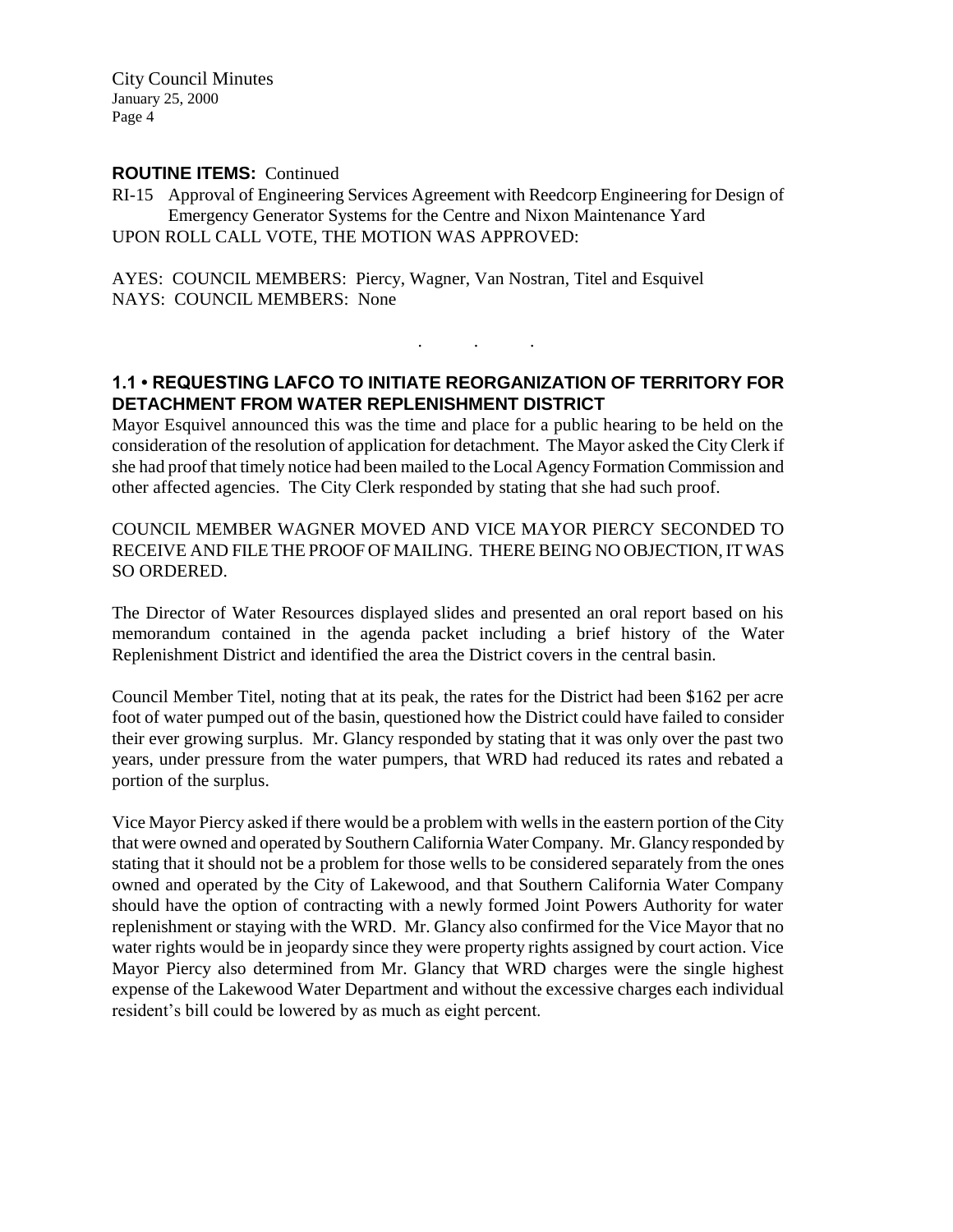### **1.1 • REQUESTING LAFCO TO INITIATE REORGANIZATION OF TERRITORY FOR DETACHMENT FROM WATER REPLENISHMENT DISTRICT** - Continued

Council Member Titel noted that the WRD was the only special district in the State calling itself a replenishment district, although there were a number of agencies statewide that performed the same functions. He asked Mr. Glancy what a newly formed JPA could do about facilities for groundwater recharge. Mr. Glancy stated that all of the facilities currently being utilized by the WRD were, in fact, the owned and operated by the County of Los Angeles and that a JPA could come to a reasonable agreement with the County for reimbursement for the use of those facilities.

City Attorney John S. Todd noted for the record that the agenda packet contained a draft copy of the proposed application to the Local Agency Formation Commission.

Mayor Esquivel determined from the City Clerk that no correspondence had been received regarding this matter.

Mayor Esquivel asked if there was anyone in the audience that wished to be heard on this matter.

Stephen Fischer, Attorney for the Water Replenishment District, stated that he had comments to make and also wished to submit a written summary of his comments. The written comments were accepted by the City Clerk. Mr. Fischer stated that the WRD had projects that were of benefit to the City beyond just the replenishment of the groundwater. He stated that it was the position of the WRD that the proposed detachment proposal demonstrated no compliance with the California Environmental Quality Act; provided no analysis to show that detachment would lower rates; was not in compliance with the Cortese-Knox Act; that the notice to affected agencies was inadequate; and provided no analysis on the City's sphere of influence. He stated that a regional basis was necessary for the proper management of the needs of the basin. He concluded by strongly encouraging the City Council to review Appendix B of the State Auditor's Report.

Council Member Titel noted that the WRD Board seemed to have taken exception to the audit's recommendations on administrative changes and changes to the rate setting policies. Mr. Fischer stated that it amounted to a difference of opinion between the State Auditor and WRD on exactly how the District's problem areas should be addressed. Mr. Fischer also stated that the District Board had a new chairperson and was trying to implement changes to policies based upon the report.

Council Member Wagner pointed out that although the District had said it was taking action in response to the Audit Report, it had not demonstrated any action. He noted that the Audit Report had referenced an overabundance of public relations employees and consulting firms and yet since the publication of the Audit Report, the WRD had increased the level of staff rather than cut back. He stated that another demonstration of the Board's lack of responsiveness was shown when they adopted new procurement procedures at a Board meeting and then violated those procedures later in the same meeting. He stated that the cities had been trying to work with the WRD for more than two years without any responsiveness from the WRD Board. He further stated that the City Council had a responsibility to its residents, the ratepayers. Mr. Fischer responded by stating that rates had been reduced and that the WRD had also been assigned additional responsibilities by the State in recent years.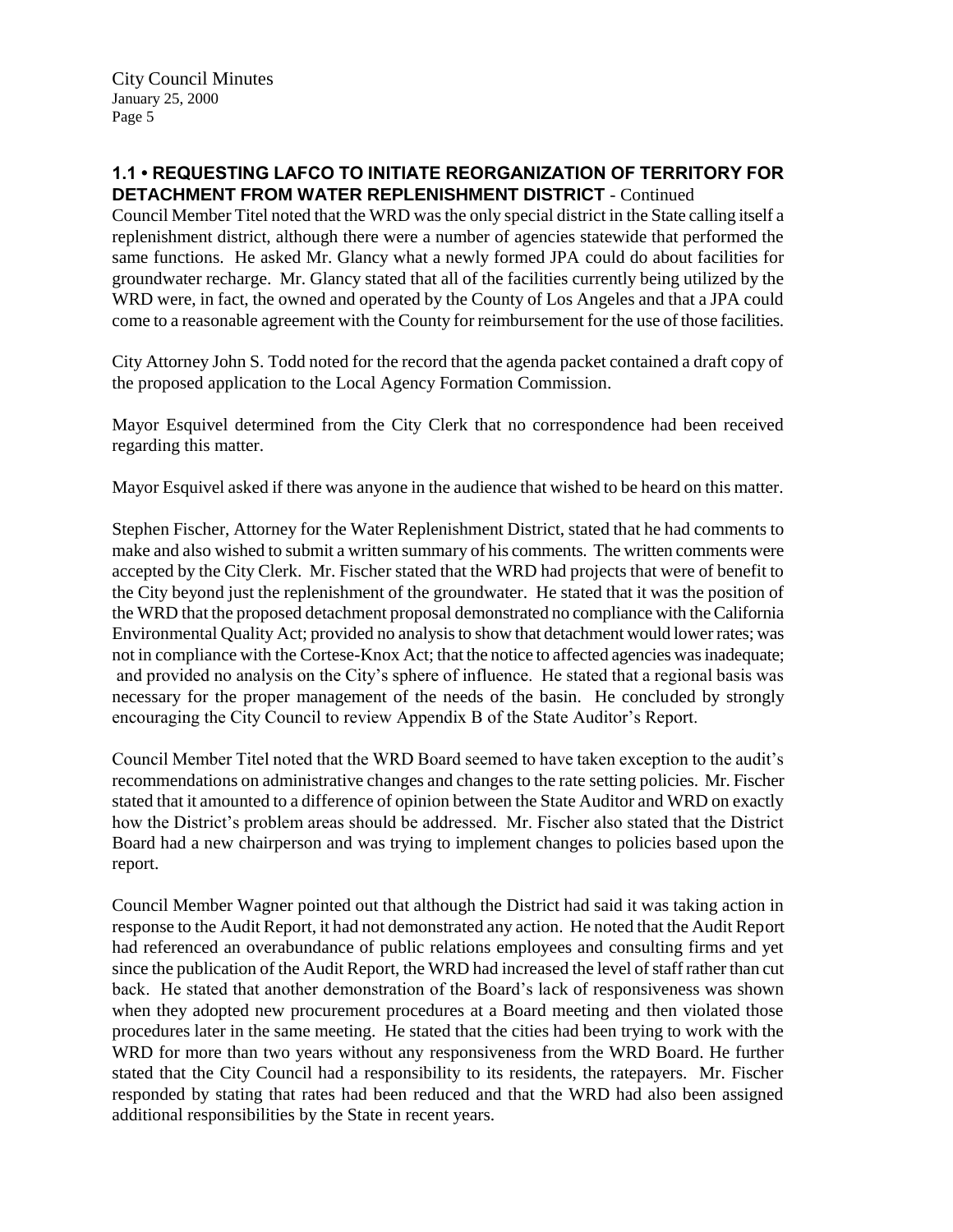### **1.1 • REQUESTING LAFCO TO INITIATE REORGANIZATION OF TERRITORY FOR DETACHMENT FROM WATER REPLENISHMENT DISTRICT** - Continued

Council Member Wagner raised the issue of the amount of reserve funds and observed that although the Audit Report had recommended a reserve of \$10 million, the Board had chosen to maintain a reserve of \$20 million. He also noted that with a current reserve of \$50 million, the Board should use those funds for capital projects before resorting to issuing bonds. Mr. Fischer's response was that the \$20 million level was one that had been recommended by the Board's own financial and operations professionals and that the reserve amount would be taken into consideration when issuing bonds for construction of capital projects.

Mr. Glancy noted that should the bond issue go forward, the price could swell to \$180 per acre foot within the next five years in order to pay off that indebtedness.

Vice Mayor Piercy asked Mr. Fischer about the significance of Appendix B. Mr. Fischer responded by stating that a review of Appendix B would illustrate the need for a regional approach to the management of the Central and West Basins.

COUNCIL MEMBER WAGNER MOVED AND VICE MAYOR PIERCY SECONDED TO CLOSE THE PUBLIC HEARING. UPON ROLL CALL VOTE, THE MOTION WAS APPROVED:

AYES: COUNCIL MEMBERS: Piercy, Wagner, Van Nostran, Titel and Esquivel NAYS: COUNCIL MEMBERS: None

RESOLUTION NO. 2000-4; A RESOLUTION OF THE CITY COUNCIL OF THE CITY OF LAKEWOOD REQUESTING THE LOCAL AGENCY FORMATION COMMISSION INITIATE PROCEEDINGS FOR THE REORGANIZATION OF TERRITORY was read by title by the City Clerk.

#### COUNCIL MEMBER WAGNER MOVED AND VICE MAYOR PIERCY SECONDED TO WAIVE FUTHER READING AND ADOPT RESOLUTION NO. 2000-4.

Council Member Titel stated that this action was not the best alternative, that it would have been far better to work within the existing framework to make the necessary changes. He further stated that rate payers should not have to pay for the excesses of this agency and that although the City had attempted to address and correct those problems with the WRD Board, it had not happened. He closed by stating that the City owed it to its residents to not allow this situation to go on any longer than necessary.

Council Member Wagner stated that although the WRD could be a meaningful agency in the region, it was currently an agency out of control, with no indication that its Board would be responsive to the concerns expressed by its customers. He noted that an agency which should have been based on an engineering staff, was instead top heavy with public relations specialists, and was still contracting with additional outside public relations firms.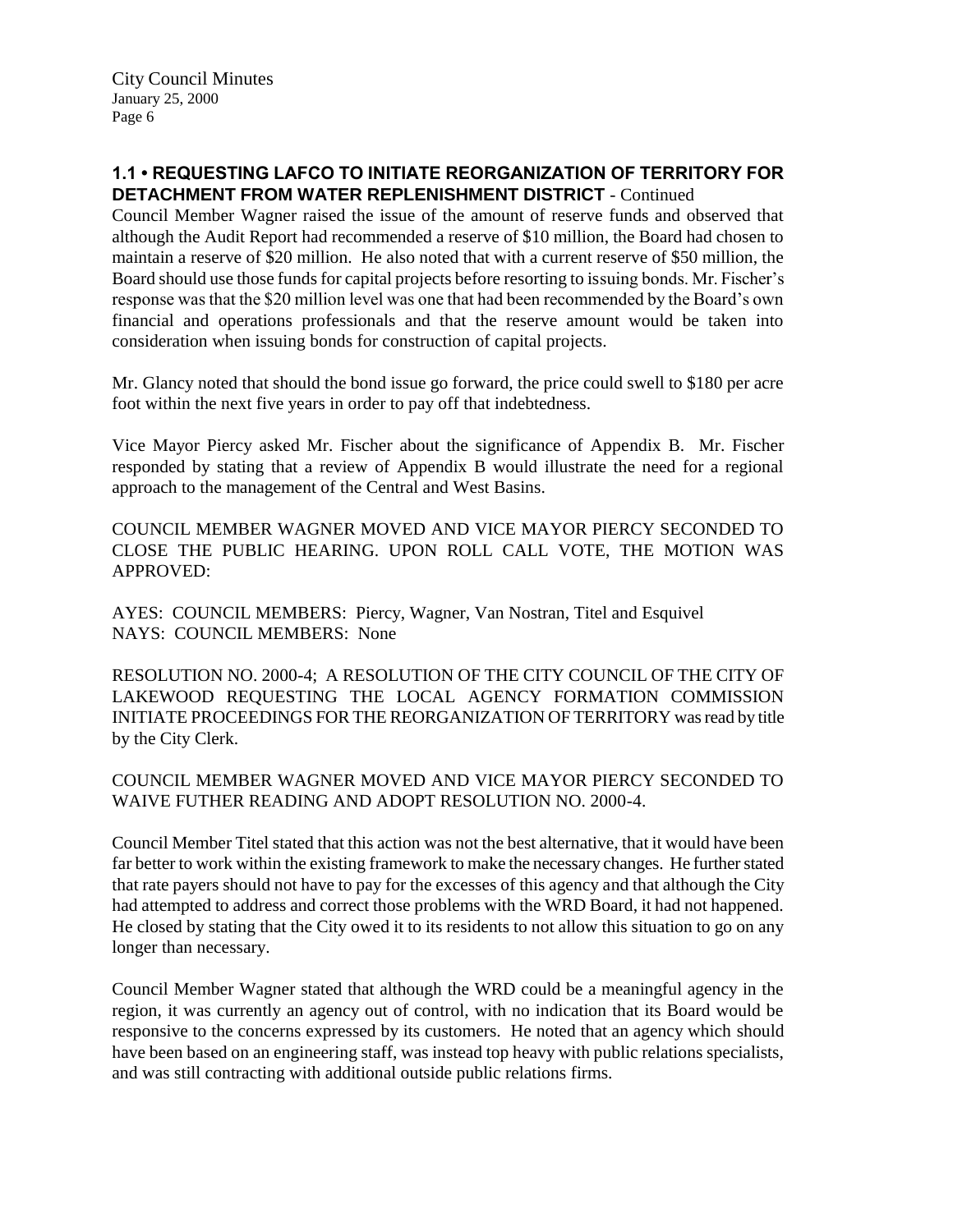### **1.1 • REQUESTING LAFCO TO INITIATE REORGANIZATION OF TERRITORY FOR DETACHMENT FROM WATER REPLENISHMENT DISTRICT** - Continued

Council Member Wagner stated that the Board had had opportunities to make changes and yet had chosen not to do so. Even the Board's initial response to the findings contained in the State Auditor's Report, one of the most harsh reports issued by the Auditor in years, was to disagree with the findings. He concluded by stating the City had nothing to gain monetarily by this action, and with other avenues exhausted, had no choice but to proceed with the detachment.

Vice Mayor Piercy stated enough had been said to reveal that there was no other workable solution to the problem forthcoming and that the detachment was now the only responsible solution for our residents. He also stated that with costs being passed through to every water customer, this was an important issue for all citizens.

#### UPON ROLL CALL VOTE, THE MOTION WAS APPROVED:

AYES: COUNCIL MEMBERS: Piercy, Wagner, Van Nostran, Titel and Esquivel NAYS: COUNCIL MEMBERS: None

### **1.2 • AWARD OF BID FOR PUBLIC WORKS PROJECT NO. 00-01, DRILLING WATER WELL 15A**

. . .

Director of Public Works Lisa Rapp presented an oral report based on her memorandum contained in the agenda packet and reported that three bids had been received for the drilling of a new water well to be located south of Del Amo Boulevard at 4850 Ocana Avenue. The new well, which was projected to produce 1,500 gallons of water per minute, was expected to be completed in April, 2000. It was the recommendation of staff that the City Council award the contract for Public Works Project 00-01 to the low bidder, Bakersfield Well & Pump Company, in the amount of \$276,232 and authorize staff to approve a cumulative total of change orders not to exceed \$25,000.

Mayor Esquivel opened the public hearing at 9:34 p.m. and called for anyone in the audience wishing to address the City Council on this matter. There was no response.

COUNCIL MEMBER TITEL MOVED AND VICE MAYOR PIERCY SECONDED TO CLOSE THE PUBLIC HEARING AND APPROVE STAFF'S RECOMMENDATION. UPON ROLL CALL VOTE, THE MOTION WAS APPROVED:

AYES: COUNCIL MEMBERS: Piercy, Wagner, Van Nostran, Titel and Esquivel NAYS: COUNCIL MEMBERS: None

. . .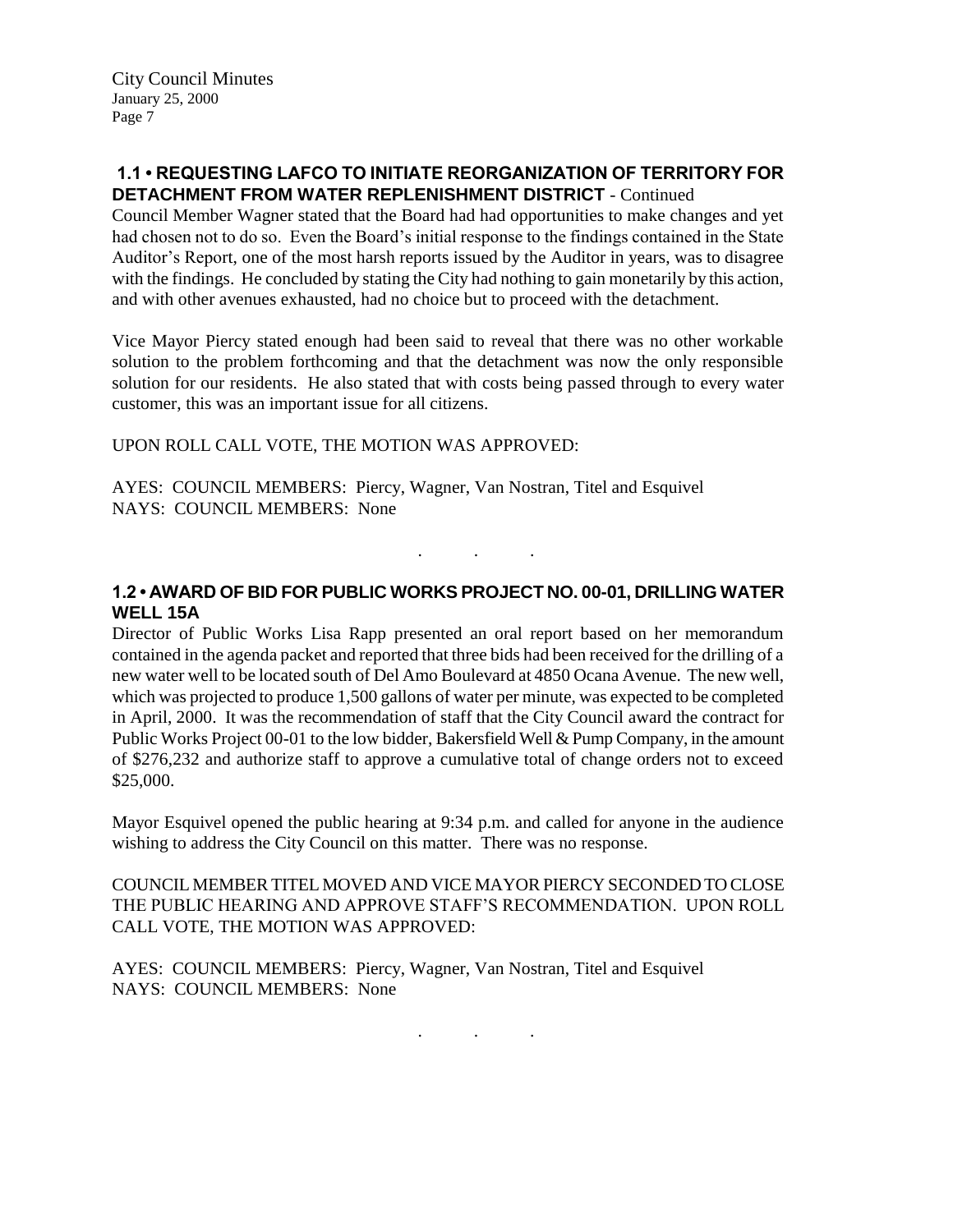### **1.3 • AWARD OF BID FOR PUBLIC WORKS PROJECT NO. 00-2, CHERRY COVE PLAY EQUIPMENT REPLACEMENT**

The Public Works Director presented an oral report based on her memorandum contained in the agenda packet and stated three bids had been received for the replacement of play equipment at Cherry Cove Park, a necessary upgrade to comply with new State and Federal safety guidelines. It was the recommendation of staff that the City Council adopt the plans, specifications, addendum and working details for the project; approve the Financial Size Category rating of VI for the project; award the contract to the low bidder, Malibu Pacific Tennis Courts, Inc., in the amount of \$40,995; and authorize staff to approve a cumulative total of change orders not to exceed \$2,000.

Mayor Esquivel opened the public hearing at 9:37 p.m. and called for anyone in the audience wishing to address the City Council on this matter. There was no response.

COUNCIL MEMBER WAGNER MOVED AND COUNCIL MEMBER TITEL SECONDED TO CLOSE THE PUBLIC HEARING AND APPROVE STAFF'S RECOMMENDATION. UPON ROLL CALL VOTE, THE MOTION WAS APPROVED:

AYES: COUNCIL MEMBERS: Piercy, Wagner, Van Nostran, Titel and Esquivel NAYS: COUNCIL MEMBERS: None

. . .

#### **3.1 • ANNUAL STATEMENT OF INTERGOVERNMENTAL RELATIONS GOALS**

Assistant City Administrator Michael Stover stated that contained in the agenda packet was a report on the recommendations of the Intergovernmental Relations Committee on Goals for the year 2000, including Federal, State and regional issues.

COUNCIL MEMBER VAN NOSTRAN MOVED AND COUNCIL MEMBER TITEL SECONDED TO APPROVE THE INTERGOVERNMENTAL RELATIONS GOALS AS PRESENTED. UPON ROLL CALL VOTE, THE MOTION WAS APPROVED:

AYES: COUNCIL MEMBERS: Piercy, Wagner, Van Nostran, Titel and Esquivel NAYS: COUNCIL MEMBERS: None

At 9:38 p.m., the Regular Meeting of the City Council was recessed for the Meetings of the Lakewood Redevelopment Agency and the Lakewood Public Financing Authority. At 9:40 p.m., the City Council Meeting was reconvened.

. . .

. . .